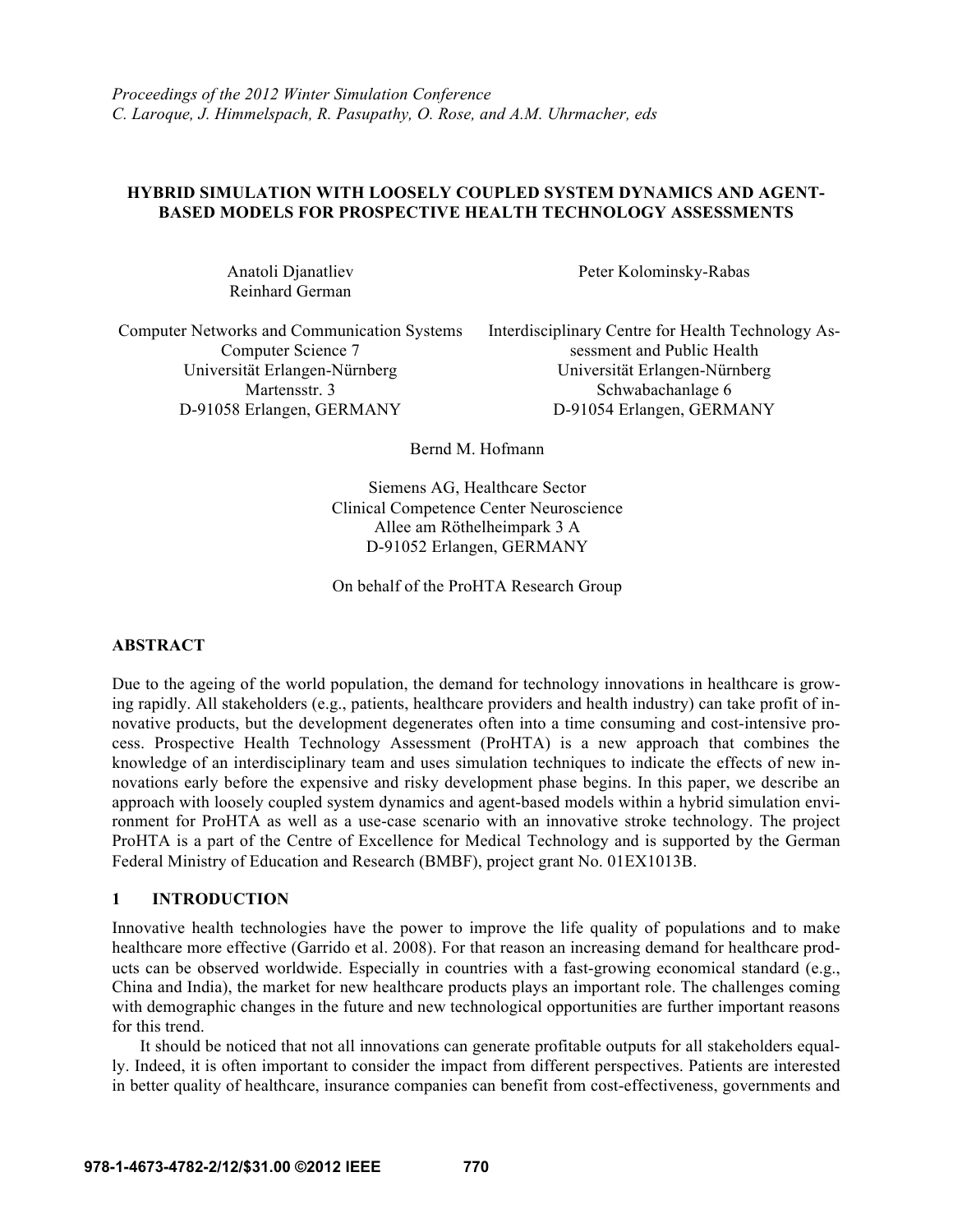lawmakers prefer innovations that have positive influences regarded from a global point of view and healthcare manufacturers are interested in yield maximization in particular.

 The development of new healthcare technologies requires high investments and the effects are in most cases not predictable in advance. Thus, this process can become risky and non-profitable for many health industry companies. Before a new innovation can be adopted, it is strictly necessary to prove its effectiveness and to provide a transparent assessment process as early as possible. Furthermore, it is important to have reasonable costs to achieve an acceptable cost-effectiveness of a new innovation.

 Health Technology Assessment, Early Health Technology Assessment and Horizon Scanning are three methodologies that enable one to evaluate healthcare products in light of cost-effectiveness and treatment impacts.

 Health Technology Assessment (HTA) is a classical method within evidence-based medicine (EbM). Technology can be represented in this context by medical devices, pharmaceuticals, procedures, therapies, or systems (Wulsin Jr. and Dougherty 2008). Primarily, this method is used to inform regulatory agencies and other lawmakers about the effects of new interventions. The assessment process includes a systematic review of existing studies and trials. Thus, this approach can be applied when enough representative evidence data is available.

 As the name Early Health Technology Assessment (Early HTA) already expresses, Early HTA can be deployed by using evidence from early bench, early clinical experience (Pietzsch and Paté-Cornell 2008) and before the classical HTA can be applied.

 Horizon Scanning (HS) allows one to assess new developments in the healthcare technology field and to compare similar products. It is usually supported by Horizon Scanning Systems (HSS) which are used among others for early assessments and prioritization (Langer and Wild 2006).

 All of the just introduced methodologies are applicable only to those innovations that already passed the market launch or that will do this in near future. In case of desired decrease of unprofitable investment numbers, foresight assessment approaches are necessary that can be used before high costs have been produced.

### **2 PROSPECTIVE HEALTH TECHNOLOGY ASSESSMENT (PROHTA)**

Prospective Health Technology Assessment (ProHTA) is a methodology that aims to fill the gap within the healthcare assessment tool environment. This project is a part of Centre of Excellence for Medical Technology and is located within the Medical Valley EMN (European Metropolitan Region Nuremberg). The main goals and first ideas were already presented within the General Poster Session of the 2011 Winter Simulation Conference (Djanatliev and German 2011). The current scope of the project will be depicted in the following.

It is the approach of ProHTA that combines the knowledge of an interdisciplinary team in order to assess new healthcare innovations early before the expensive development phase has started. It allows to make the effects of a new innovation visible and to optimize a potential product in early phases. Particularly, two questions are considered by ProHTA:

- How can a new technology be optimized prospectively after the observation of simulated effects?
- What innovation is required to reach desired output values?

 In order to answer these questions, hybrid simulation techniques can be applied using data from an appropriate data management component (Baumgärtel and Lenz 2012). Accordingly, to create large scale simulation models with a high complexity level, a structured process has been developed. The so called *Conceptual Modeling Process (CMP)* allows one to work in an efficient way with clearly defined fields of activity for each involved expert. Proceeding towards hybrid simulation models, the CMP distinguishes between two conceptual models. The main artifact of the *domain world* is the Conceptual Domain Model (CDM) that represents a non-formal specification of a simulation scenario. The CDM is used afterwards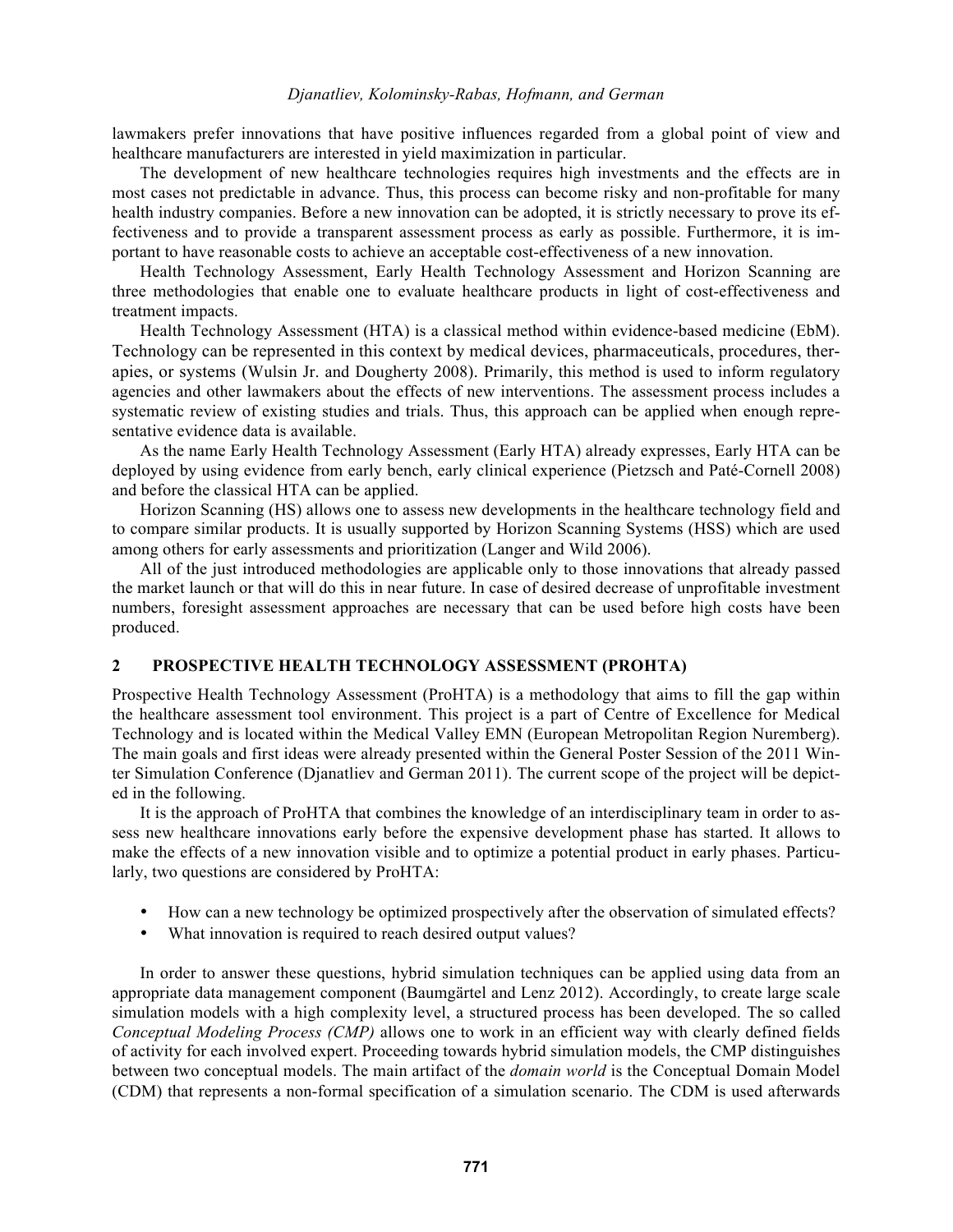within the formalization process in order to enter the *model world* and to create the Formal Conceptual Model (FCM) which serves as basis for a runnable simulation.

 The scope of ProHTA requires both, an aggregated level of simulation as well as a more detailed level with high granularity. In the following, we describe our approach with loosely coupled system dynamics and agent-based simulation models. An example use-case scenario with a stroke innovation has been defined as a proof-of-concept.

#### **3 RELATED WORK**

Currently, hybrid simulation techniques are the focus of many academic publications. The idea to combine different simulation paradigms into a common environment helps to make complex simulation architectures easily handled and to profit from the advantages of different modeling approaches.

 Heath et al. (2011) presented a discussion focused on cross-paradigm simulation modeling, using Discrete-Event Simulation (DES), System Dynamics (SD) and the Agent-Based (ABS) approach. Advantages and problems had been worked out considering pairs of different paradigms and software packages had been evaluated in light of hybrid simulation modeling. There are tools that appear to be predestined for one paradigm simulation with extension possibilities and it seems that some packages offer hybrid modeling functionality, even though the hybrid methodology is not defined precisely yet, according to Heath et al. (2011).

 Brailsford, Desai, and Viana (2010) published the use of hybrid simulation approaches in the healthcare domain by two case studies, Chlamydia Infection and Social Care in Hampshire. The main idea is to combine continuous and discrete simulation using SD and DES techniques on the way towards the "holy grail". According to the authors, it is probably not possible to combine the approaches genuinely from a philosophical standpoint, however current research at the field of hybrid modeling is approaching the "holy grail" (as they refer to the ultimate goal of successful hybrid simulation in health care).

 Chalal and Eldabi (2008) introduced three different formats for hybrid simulation. The authors proposed to use system dynamics and DES techniques to help policymaking for evaluating impacts from a strategic and operational point of view. The *Hierarchical Format* allows one to develop SD models at a strategic level and DES at an operational level. The output of the one is then used as input for the other and vice versa. The *Process Environment Format* allows one to model a specialized process in DES and SD is used to reproduce the environment that surrounds the process. Using the *Integrated Format,* there is no distinction when to use SD and when DES is a suitable approach.

### **4 HYBRID SIMULATION ENVIRONMENT**

Within the scope of ProHTA, simulation was identified to be an appropriate tool. To answer the research questions it is important to cover both an aggregated level from a global perspective as well as a more detailed level to frame-out specialized workflows. For that reason we decided to use hybrid simulation techniques, consisting of system dynamics parts for more abstract contexts and agent-based models to focus on patient's behavior and its traversing through healthcare workflows.

 ProHTA aims to answer various questions within a simulation scenario, e.g., economic prognoses or impacts on patient's health. Hence, it is essential to develop models that are able to handle the complexity of large scale simulations. Therefore, we call for generic, modularized and reusable model parts. It is reasonable to build up a toolbox that includes already predefined and validated building blocks in order to develop an environment for a dedicated scenario.

In the following we describe the modeling approach using the commercial simulation tool AnyLogic 6 (XJ Technologies Company Ltd. 2012) for realization purposes. As described by Heath et al. (2011) this software package has the power to combine multi-paradigm models in one common environment.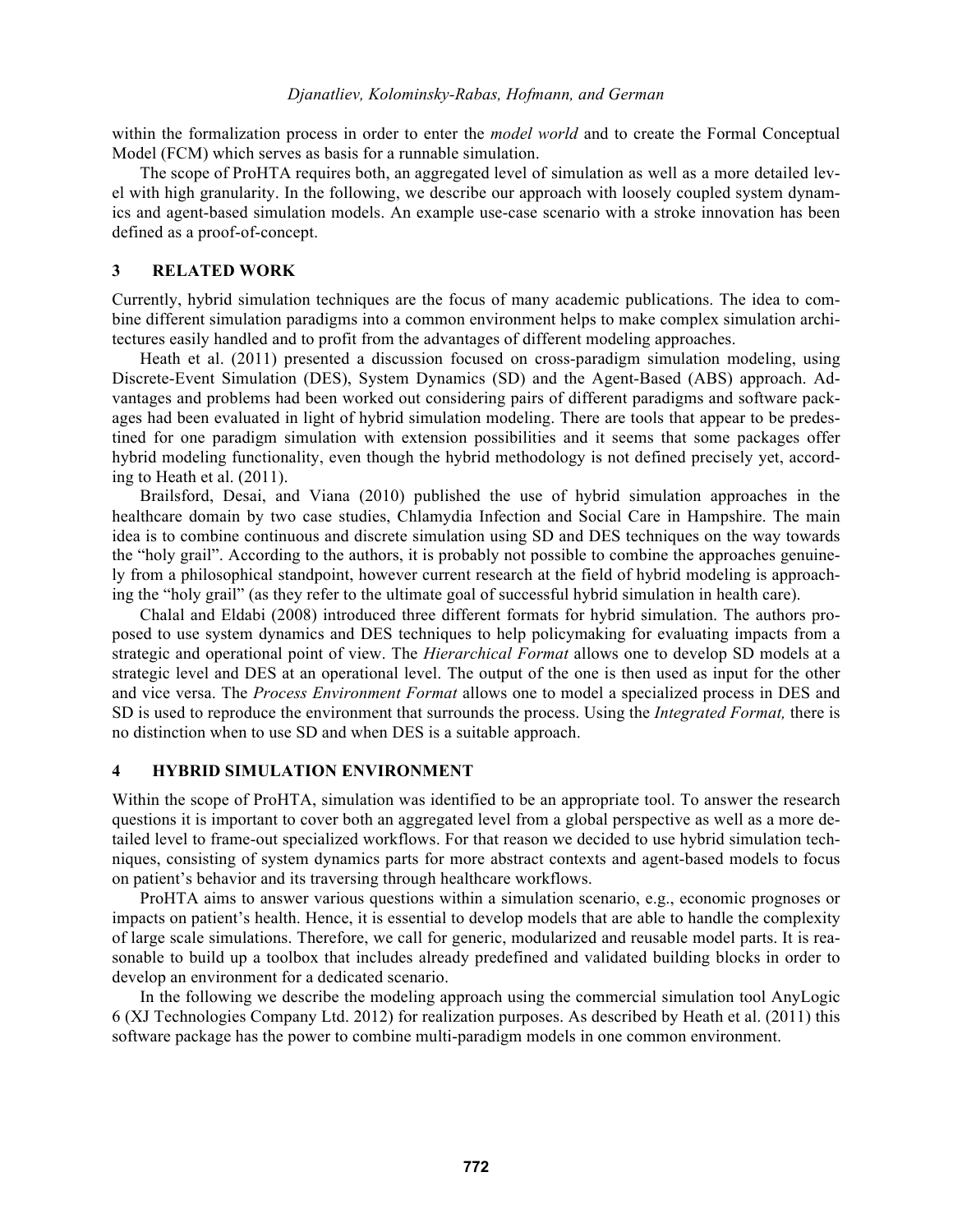#### **4.1 Model Modularization**

Each simulation project poses its individual questions that are not known beforehand. For this reason our hybrid simulation environment should be prepared by providing a structured modeling methodology and generic, reusable model parts.

 The vision of ProHTA is to create simulation models that include many influences, e.g., demographical, economical, geographical and even political ones. In order to go in the direction of this vision, we use a top-down approach, starting by highly abstracted top-level models and forward to more detailed parts if necessary. For that reason we defined modules that have their own fields of activity and which can be combined in a dedicated simulation scenario.

 Currently, some ambitious domain areas are deferred, e.g., political influences. In our current scope we identified the following four modules as important ones:

- Population Dynamics
- Disease Dynamics
- Health Care
- Health Care Financing

Population Dynamics (PD) is a module that includes demographic flows, such as births, immigration and emigration of people as well as the mortality. This part of the simulation is mostly developed by the system dynamics method and statistical data from public registers has been used to reproduce a realistic population development. The main parameter which is important for other modules is the population number, but the rates (e.g., birth rate) can also be affected by other simulation parts. Such dependencies are included in an interface that is used by other modules. PD is generally independent of a considered disease, so it is possible to model and run this module independently from other simulation components.

 Disease-specific, non-individual changes are incorporated within the Disease Dynamics (DD) module. Hence, the parameters incidence, prevalence, remission or the case fatality rate are playing an important role within this component. Prevalence is used to divide the population into an affected and a nonaffected part initially. Incidence is a dynamic affection rate which is used during the runtime. In our case, this simulation module is modeled by the SD approach and can also be modeled independently.

Health Care Financing reproduces money flows within the healthcare system. There are different levels of granularity. A more abstract level differentiates between payers, service providers and consumers and includes continuous money flows. In a more detailed scenario we modeled the German statutory health insurance as well as the money flows within the long-term care system. In both cases the SD approach was an appropriate tool.

The Health Care module plays an important role within the scope of ProHTA. This part is developed by agent-based simulation. A person's behavior is reproduced by a state chart and events that trigger state changes. Further sub-modules have been created for each healthcare phase, e.g., prevention, pretreatment, treatment (inpatient, outpatient) and post-treatment. To achieve a better performance, the submodules are used on demand when a patient traverses a certain workflow.

## **4.2 Module Arrangement**

In our simulations we focus on a special part of the world's abstraction where a new health technology is implemented. The other parts are modeled in an aggregated way as detailed as necessary to learn about the impacts of the considered innovation. For that reason we separated the overall model into a core simulation and the environment which surrounds it. The arrangement is implemented by the Process Environment Format (PEF) that was published by Chahal and Eldabi (2008).

 Figure 1 depicts the arrangement of different modules within the PEF. The environment consists of Population Dynamics, Disease Dynamics and the Health Care Financing modules. All of them are developed by system dynamics models on an abstract simulation level. The core simulation is modeled by the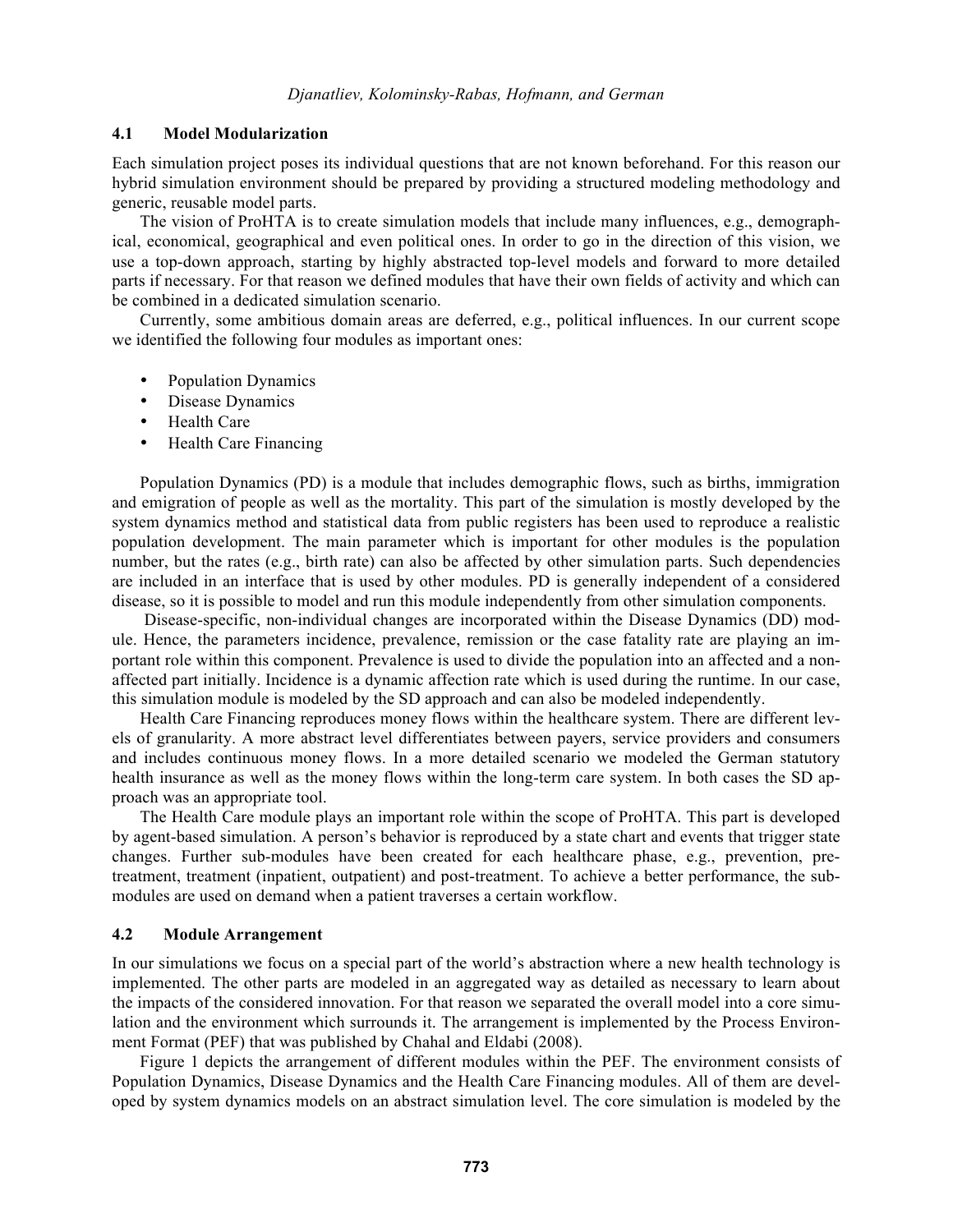agent-based approach for the greater part and includes highly detailed models. Agents represent in most cases persons, but it is also possible to define agents types for new innovations with an individual behavior, e.g., Mobile Stroke Units as explained in Section 5.

 Configuration parameters can be used as input for the system dynamics environment which affects the core simulation itself. For example, prevalence is incorporated within the Disease Dynamics model and the calculated numbers of affected/not affected persons are used to initialize the core simulation at a certain time. Alternatively, it is possible to define parameters for the agent-based simulation directly. Some examples can be time delays for states, costs of special workflow steps (e.g., laboratory analyses) or probability distributions for decision nodes.



Figure 1: Arrangement of modularized system dynamics and agent-based models within the common hybrid simulation environment of ProHTA.

# **4.3 Module Coupling**

In the modular environment each module is running independently and communicates with other simulation parts by well-defined interfaces. In order to create a dedicated simulation scenario it is possible to exclude unnecessary modules and to fit dependent components with statistical data. For example we can turn off Population Dynamics and use pre-calculated population data, if already available. But PD has to be turned on if a simulation scenario aims to show effects on population development, e.g., a new technology affects the mortality rate or the birth rate.

 Continuous system dynamics modules that are included in the simulation environment are closely coupled. It means that current values from one component are used at the same time in the other ones. For example, population numbers (occurring in PD) are always synchronized with incidence and prevalence values (occurring in DD).

 To synchronize continuous and discrete simulation parts, more advanced methods are needed. It is important to distinguish between different directions. As the continuous simulation is fine grained, variables from discrete simulation can be used to affect flow rates within a system dynamics simulation. The reverse direction requires a discretization of continuously changing values, e.g., population number or number of affected. Our first non-modularized hybrid simulation prototypes were closely coupled. Hence, we tried to always have a real population number within the discrete simulation component. This approach gave rise to bad simulation performance and was very inflexible and not transparent. To prevent such high interactions rates and to master the complexity, we disconnected the agent-based simulation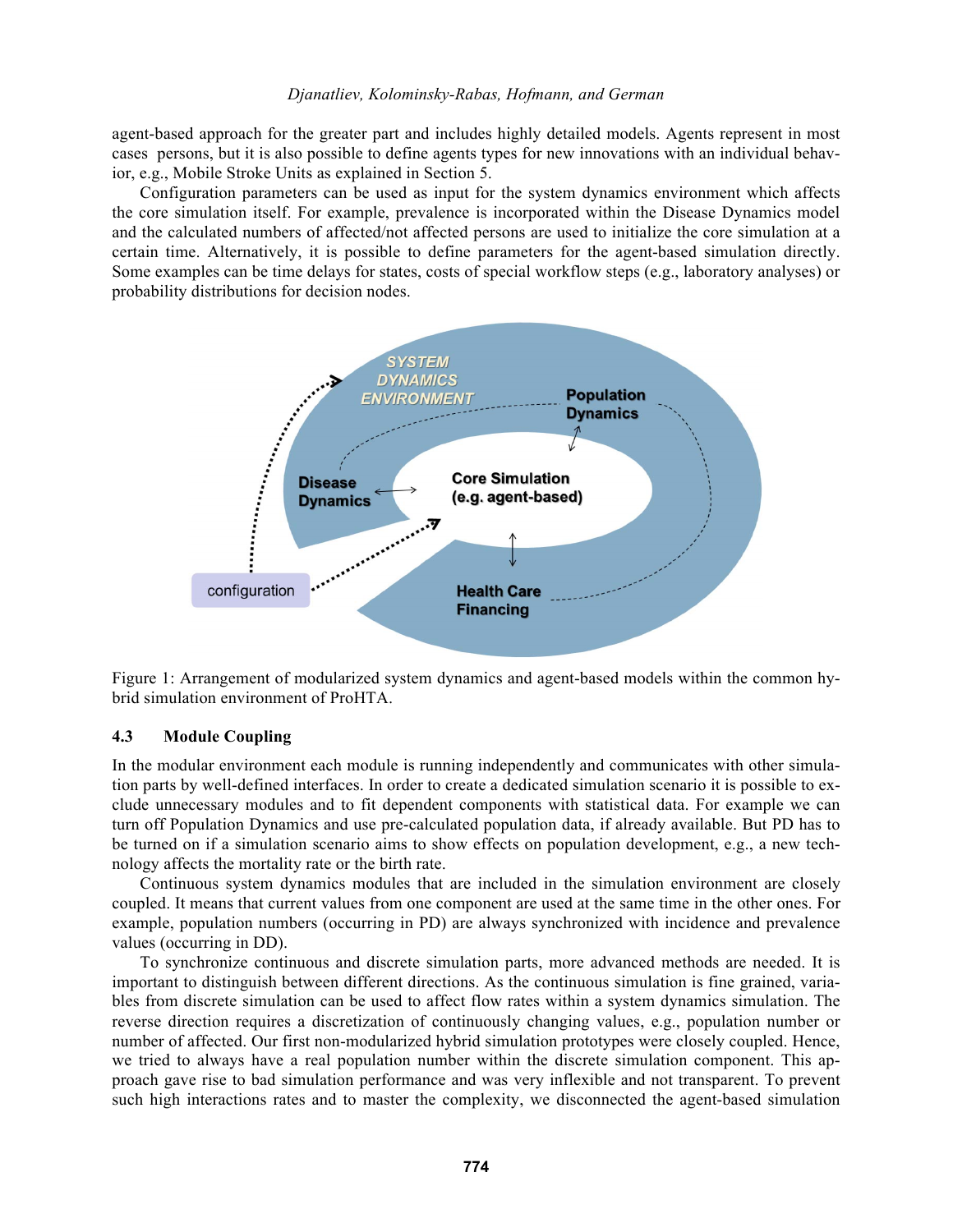parts from the environment. Following this, the agent-based core simulation is now running independently from the SD environment. To prevent a deviation of the values in the different modules, the core is loosely coupled with the SD models by annual synchronization.

 Figure 2 depicts an exemplary development of the population. The black line reproduces a (artificial for explanation purposes) linear population growing in PD. The green line illustrates the simulated population within the agent-based module. As we can see, there are population number errors at certain discrete points, but in the long-term we can notice a linear increase also within the core module. It is necessary to remove persons, if there are too many, or to sample new ones in case of a low population number. To prevent removing wrong samples, this procedure has to be done in accordance with other simulation modules. Thus, further parallel synchronization, e.g., with Disease Dynamics is essential.



Figure 2: Black line shows an exemplary linear growing population within the Population Dynamics module. The green line reproduces the population development within the agent-based core simulation using the loose coupling mechanism.

#### **5 USE-CASE**

#### **5.1 Stroke Treatment using Mobile Stroke Units**

Stroke is the major reason for severe disability of people and the third greatest cause of mortality worldwide. Most people survive the first occurrence of stroke, but with a significant morbidity (NICE 2008). In England and Wales more than 56,000 deaths occurred in 1999 (NICE 2008) and costs of around £9 billion were estimated in 2009 by Saka, McGuire, and Wolfe (2009).

 Stroke appears in most cases at higher age groups. Following this, a growing number of cases can be assumed due to the ageing of the world population. Kolominsky-Rabas et al. (2006) estimated for Germany an increase of 1.5 million stroke cases within the next decade and costs for the period 2006-2015 of about 58 billion of Euros.

 Stroke can appear in different forms. Approximately in 80% of all cases the *ischemic stroke* can be observed. Treatment for this form of stroke can be done by the *intravenous thrombolysis* and *recombinant tissue plasminogen activator* (rtPA) (Fassbender et al. 2003) that represents an effective therapy and allows one to prevent severe disabilities. Heuschmann et al. (2010) estimated an increase from 8.5% to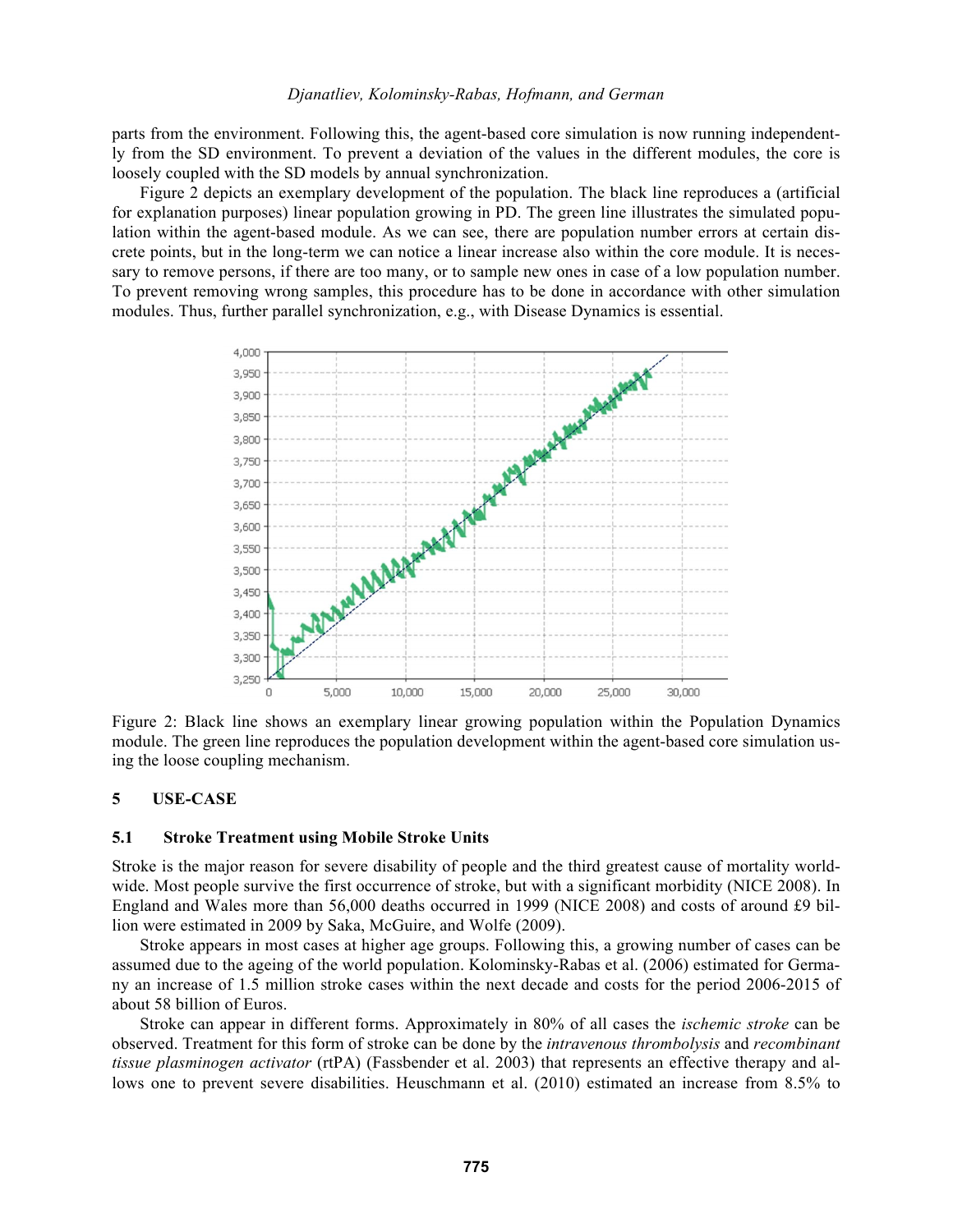12.1% of lysed patients, but it is still not a very high rate. Even though specialized hospitals for stroke treatment (Stroke Units) are well distributed in Germany, new stroke innovations are necessary.

 Thrombolysis can be applied only within the first 4.5 hours after the occurrence of a stroke. In case of an affection, approximately 2 million brain cells die per second (Kuehn and Grunwald 2011). For these two reasons it is strongly necessary to begin with the therapy as early as possible and to reduce the callto-therapy-decision time.

 An idea to reduce the time until the thrombolytic therapy begins, is to apply it onsite at the stroke occurrence location. But it is strongly recommended to exclude an *intracerebral haemorrhage* (brain bleeding) before. Unfortunately, this is currently only possible by computer tomography (CT) and laboratory values in hospitals.

 In Germany two groups focus their research onto transferring the thrombolysis to the pretreatment phase (Walter et al. 2012, Ebinger et al. 2012). In order to gain time, a standard emergency vehicle has been extended by a CT and mobile laboratory to allow an exclusion of brain bleeding at patient's location and to enable an immediate thrombolytic therapy. First trials of the prototypes *Mobile Stroke Unit (MSU)* and *Stroke-Einsatz-Mobil (STEMO)* have shown that 35 minutes can be saved using this new innovative technology.

 As already mentioned a consequence of stroke is severe disability of people. The *Barthel scale* or *Barthel index* (BI) is a helpful metric for classifying the function of stroke patients (Wade and Hewer 1987). Usually it is possible to increase a BI 7 days after stroke by thrombolysis, or within 3 to 6 months after stroke by rehabilitation and care.

### **5.2 Scenario**

In order to define a proof-of-concept scenario for ProHTA we selected Mobile Stroke Units as a new healthcare technology innovation that we want to assess prospectively in a metropolitan area. To make simulations more realistic, we used statistical data for Berlin. People are distributed by the district density and MSU distribution is done randomly. In a further assessment scenario it is possible to use other distribution methods for MSUs to find an optimal one.

 Emergency calls are simulated after stroke occurrences. In case of stroke, the dispatcher sends a free MSU to the patient and the diagnosis and therapy can be done onsite, otherwise a standard rescue service is used and the therapy begins not until the hospital is reached. During the affection, the patient traverses through different workflows and produces costs. Furthermore, several time delays (e.g., cognition, transfer) are incorporated in our models. If a Mobile Stroke Unit is used the patient eliminates the transfer time to the hospital, because the thrombolytic therapy can be started directly at the stroke occurrence location.

 For assessment purposes we run the model with MSUs and without MSUs in order to compare the outcomes. The most important metric in particular is represented by the ratio of lysed patients, as thrombolysis helps to prevent severe brain damage. Following this, we can assume that more people will have a high Barthel index after stroke.

### **5.3 Simulation Model**

In this section we describe some important aspects of the simulation model that we developed for MSU assessment, according to the previously described scenario.

 We started with an implementation of the modular hybrid simulation environment in AnyLogic 6 (XJ Technologies Company Ltd. 2012) without considering individual use-cases. As already mentioned the modules PD, DD and Health Care Financing have been created by system dynamics models and are independent from each other. In the second step we incorporated connections between modules within the SD environment, e.g., population number from PD is used as an external variable in DD and Health Care Financing. After completion of SD models, we proceeded with the core simulation by a definition of an agent type for persons. According to our Conceptual Modeling Process, we created together with domain experts that are participating in the ProHTA project several workflow diagrams and a person behavior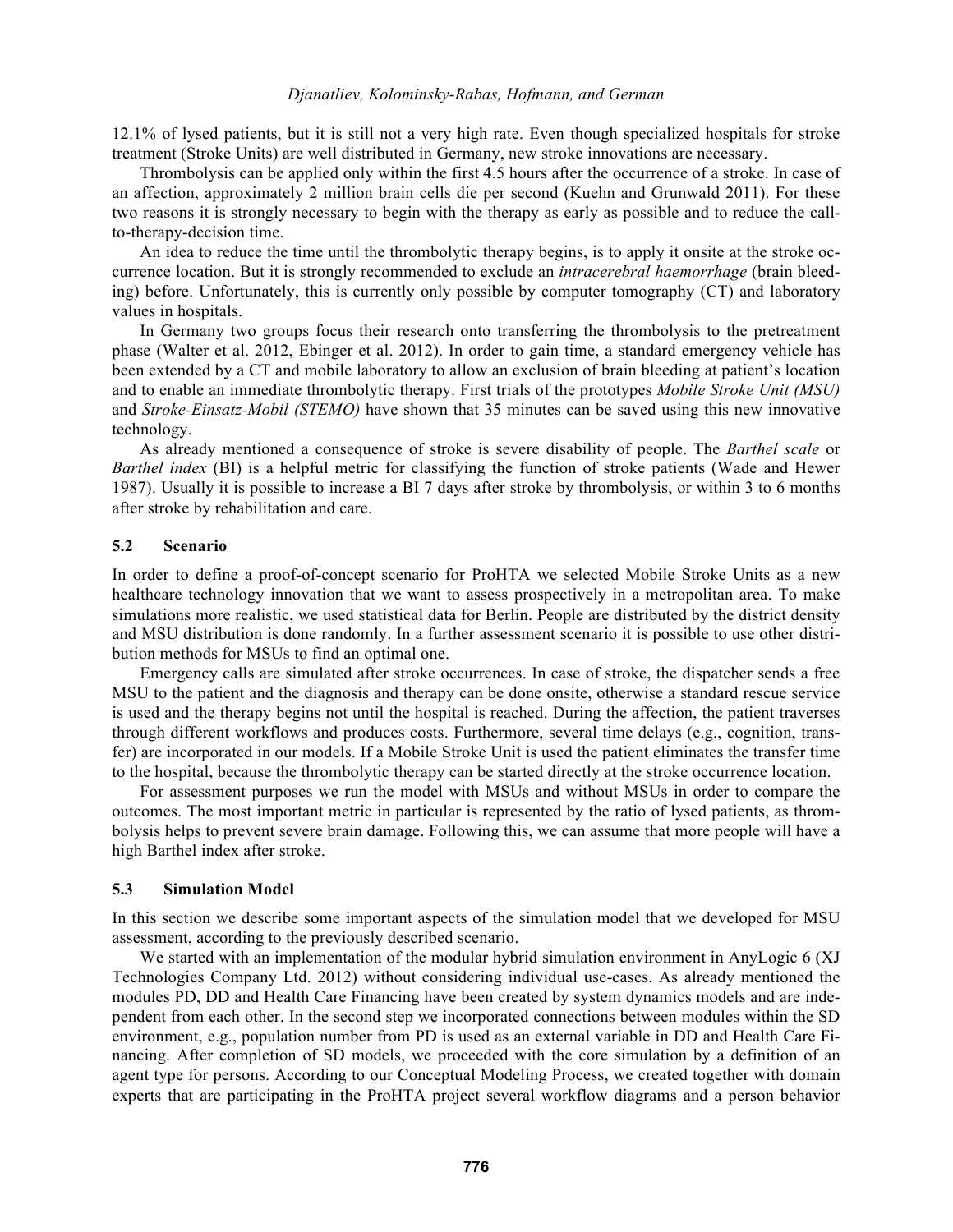state chart. Furthermore, different data sources have been used to define stochastic distributions for time delays and decisions.

 During the development phase of the agent-based core, we were concerned with performance problems that were caused by complex structures. For that reason we separated our stroke workflows in many small snippets. It allows one to distinguish between "generic-like" (further use-cases have to show if they are really generic) parts and disease specific ones. Furthermore it is possible to reuse them and create instances dynamically, only when they are needed. The following example areas are modeled as atomic snippets:

- Prevention
- Pre-treatment Phase, e.g., rescue service
- Treatment Phase: differentiates between inpatient and outpatient treatment workflows. Further subdivision, e.g., initial treatment, diagnostics, therapy, follow-up care
- Post-Treatment: includes rehabilitation and long-term care workflows

 Figure 3 depicts four example models of the simulation. The central-right state chart represents the behavior of an agent. Following this, three main states are available. A patient is *normal*, if no affection and no symptoms of a concerned disease are available, *affected* is used after a disease is diagnosed. *Symptoms* is a composite state with an underlying sub-diagram. After symptoms occurrence, the patient can ignore them or else he will traverse through pre-treatment workflows (e.g., emergency call) after a sampled cognition delay time has elapsed. If the *pretreatment* state is reached, a pre-treatment object will be instantiated dynamically and the workflow is continued in it. The topmost figure shows workflows of the pre-treatment active object. According to sampled probabilities the patient can use the emergency service, contact a general practitioner or it is possible to go directly into the hospital. In case of MSU usage standard time delays and costs are changed to MSU specific ones and the state *primaryMedCare* includes a CT examination and thrombolysis, if an ischemic stroke has been diagnosed.

 In case of ignored symptoms a special function is called and the patient is affected with severe causes or turns back to state normal. The central-left figure depicts the inpatient part of the treatment phase workflow. Blue states are assumed to be generic with disease specific parameters, e.g., anamnesis delay time or laboratory analysis costs. Yellow states include further active objects that represent disease specific diagnose and therapy workflows. The lowermost picture shows an exemplary system dynamics model of the Health Care Financing module. Variables from the agent-based simulation are used to affect money flow rates. For example, direct payments from patients are filling budgets and calculated costs are used to increase the outgoing flows.

We extended the model to incorporate the MSU scenario that was described in Section 5.2. First of all a new agent type for Mobile Stroke Units was defined with a simple behavior state chart. Within the pretreatment module the dispatcher currently searches for MSUs and sends a standard rescue service, if all of them are in busy state. Using an MSU the eliminated time is subtracted afterwards before the therapy decision node is reached. This leads to shortened call-to-therapy-decision times and a higher thrombolysis rate can be assumed.

### **5.4 Results**

In this section we discuss some exemplary simulation results of our MSU scenario. As already described, the most important output is the rate of stroke patients that profit from thrombolysis therapy. Figure 4 depicts sample simulation plots. On the left side we can see that approximately 10.6% of patients with diagnosed stroke had been lysed. The right graph presents a possible increase to 18.2% with MSU usage.

 A further interesting output is the number of persons with a high BI after stroke treatment. As MSU implementation leads to a higher thrombolysis ratio, we noticed a low increase of patients with a top BI after stroke. A consequence of this is savings of long-term costs for rehabilitation and care.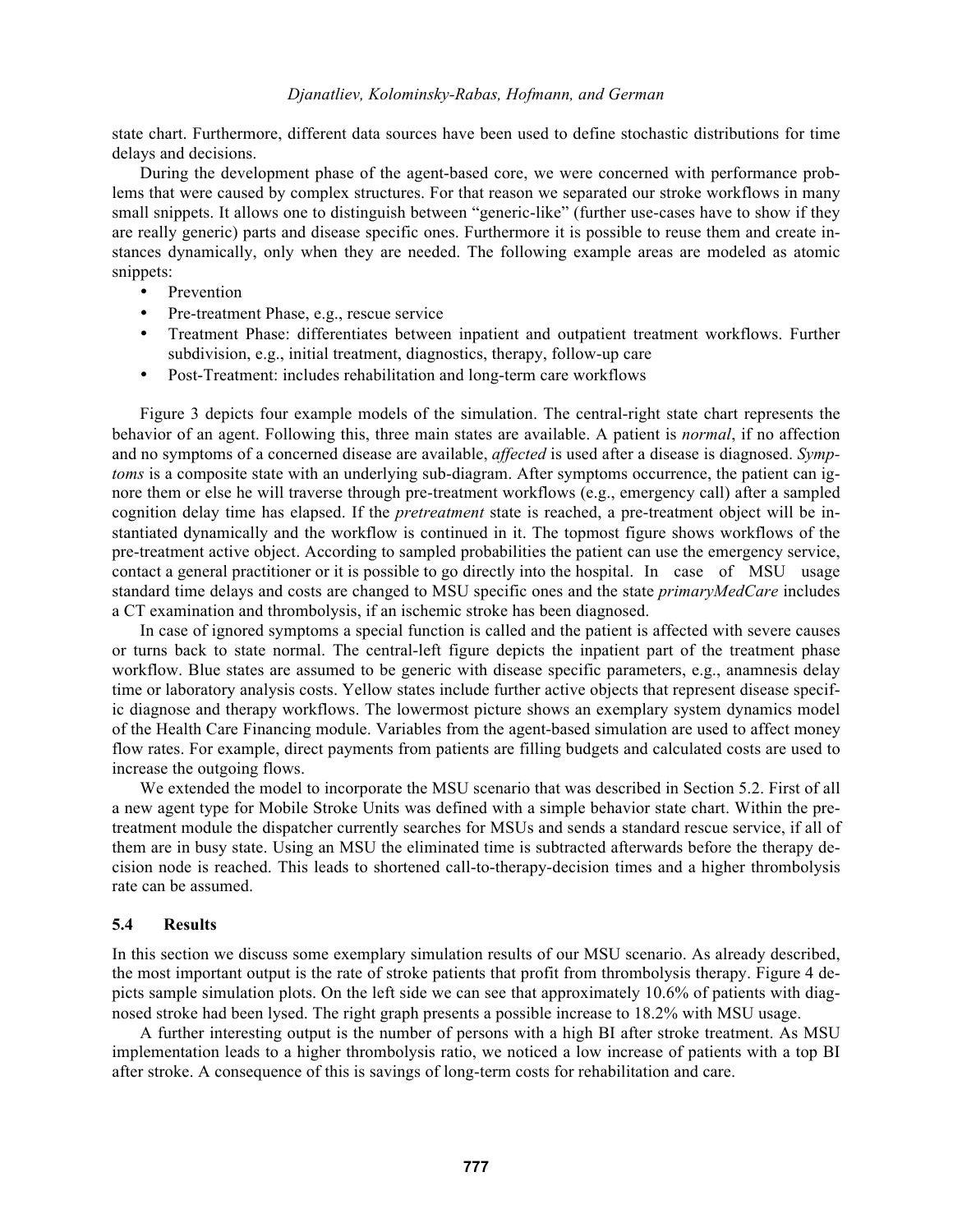



Figure 3: The central-right figure depicts a state chart of person's behavior, the lowermost one includes an example of an SD model. The central-left figure shows the inpatient workflow, the topmost one depicts the pre-treatment active object.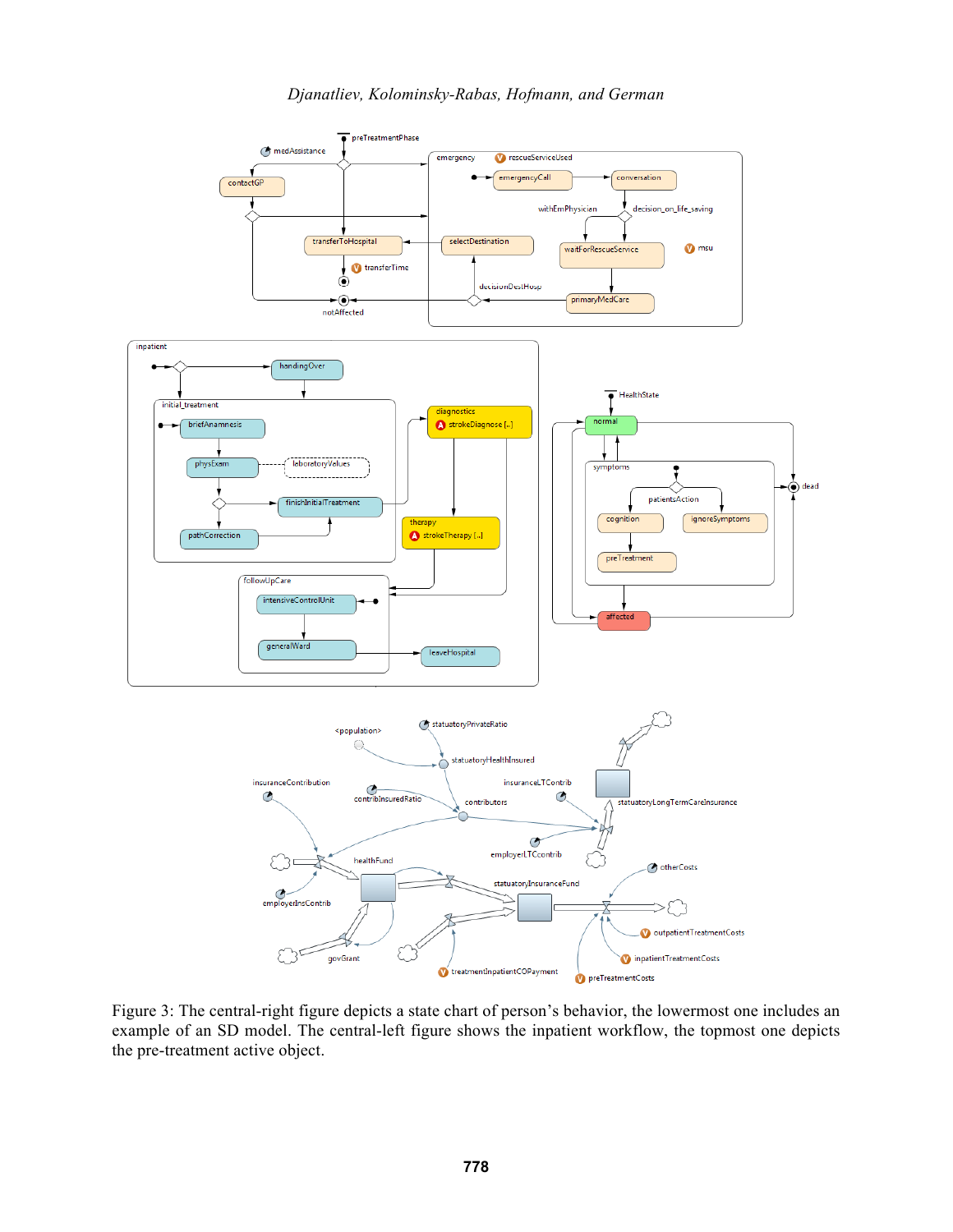

Figure 4: The left graph shows a possible thrombolysis rate of approximately 10.6% without Mobile Stroke Units. The right plot shows a possible increase to 18.2%, if MSUs are implemented.

 Statistical significant output metrics can be produced by several replicated simulation runs, but we noticed equal output values already after few iterations. This effect is possibly caused by many independent agents that generate a high number of samples.

## **6 CONCLUSION**

Prospective Health Technology Assessment (ProHTA) is a new approach that extends the tool environment for technology assessments in healthcare. In contrast to existing methods HTA, EarlyHTA and Horizon Scanning, ProHTA allows to evaluate a new technology early before the product has been developed or is still designed. The main idea is to use simulation techniques to learn about the effects of a new healthcare innovation.

 In this paper we introduced a hybrid simulation environment for ProHTA by the application of the Process Environment Format (Chahal and Eldabi 2008). A sample implementation of our use-case is done by using the software tool AnyLogic 6 (XJ Technologies Company Ltd. 2012) which turned out to be suitable for this purpose.

 The core simulation is developed by the agent-based approach and includes detailed workflows of patients behavior. The environment surrounding the core is modeled by continuous system dynamics models. The overall simulation model is divided in different modules. This enables one to master the complexity and to reuse model parts in different scenarios. Furthermore a separation between "generic-like" components and disease specific ones has been done.

 As different modules within the SD environment and the core simulation are running independently, a loose coupling mechanism with annual synchronization has been introduced, in order to prevent a deviation of runtime values. In comparison to our first models which were completely closely coupled, loose coupling mechanism helped to run the simulation more liquidly. Another performance gain was achieved by dynamic instantiation of active objects in AnyLogic 6 (XJ Technologies Company Ltd. 2012) only when they are necessary, e.g., diagnostic and therapy workflows.

 We applied the hybrid simulation approach to an exemplary assessment use-case. Mobile Stroke Units were used as a new healthcare innovation and a raise in the thrombolysis rate had been shown after MSU implementation. Our hybrid simulation environment with loosely coupled system dynamics and agent-based models enabled us to create a simulation scenario very fast and we could achieve overall credibility from all project experts (e.g. doctors, health economics, medical informatics and knowledge management experts).

 There are still further challenges that have to be mastered. One of them is to prove that "generic-like" model parts are truly generic. This will be done by an application of our approach to other diseases. As our project team includes oncology experts, a new use-case scenario for oncological innovation assessment will be developed in future. Furthermore our industrial partners (e.g., Siemens AG, Healthcare Sector) will help to create assessment scenarios of real innovations. Another potential optimization can pos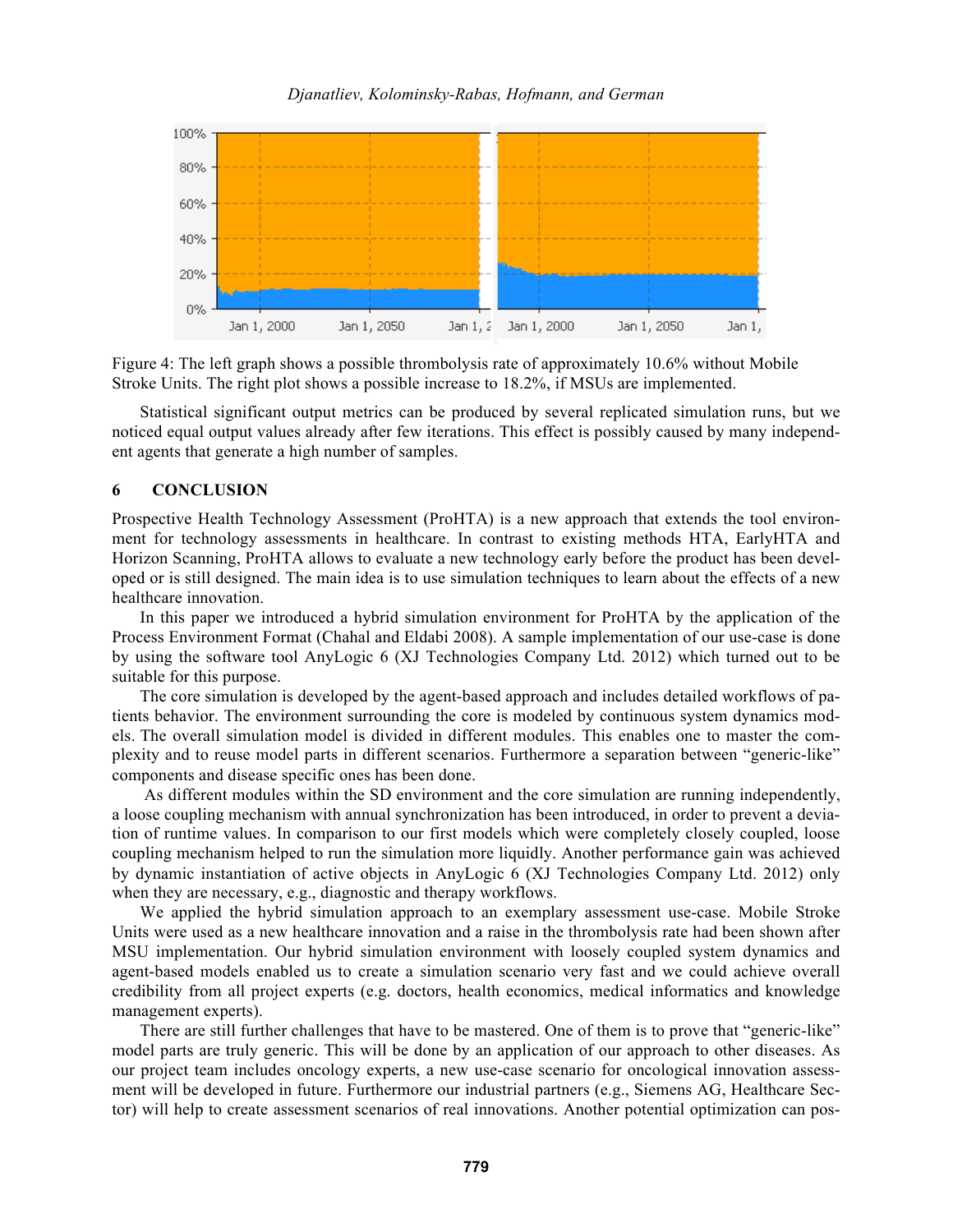sibly be achieved by dynamic synchronization times for loosely coupled modules, e.g., synchronizing only if a threshold value has been exceeded.

# **ACKNOWLEDGMENTS**

The project Prospective Health Technology Assessment (ProHTA) is funded by the German Federal Ministry of Education and Research (BMBF) as part of the National Cluster of Excellence Medical Technology - Medical Valley EMN (Project grant No. 01EX1013).

### **REFERENCES**

- Baumgärtel, P., and R. Lenz. 2012. "Towards Data and Data Quality Management for Large Scale Healthcare Simulations". In *Proceedings of the International Conference on Health Informatics*, Edited by E. Conchon, C. Correia, A. Fred, and H. Gamboa, 275–280. SciTePress - Science and Technology Publications, ISBN: 978-989-8425-88-1.
- Brailsford, S. C., S. M. Desai, and J. Viana. 2010. "Towards the Holy Grail: Combining System Dynamics and Discrete-Event Simulation in Healthcare". In *Proceedings of the 2010 Winter Simulation Conference*, Edited by B. Johansson, S. Jain, J. Montoya-Torres, J. Hugan, and E. Yücesan, 2293–2303. Piscataway, New Jersey: Institute of Electrical and Electronic Engineers, Inc.
- Chahal, K., and T. Eldabi. 2008. "Applicability of Hybrid Simulation to Different Modes of Governance in UK Healthcare". In *Proceedings of the 2008 Winter Simulation Conference*, Edited by S. J. Mason, R. R. Hill, L. Mönch, O. Rose, T. Jefferson, and J. W. Fowler, 1469–1477. Piscataway, New Jersey: Institute of Electrical and Electronic Engineers, Inc.
- Djanatliev, A., and R. German. 2011. "ProHTA-Prospective Assessment of innovative Health Technology by Simulation". In *Proceedings of the 2011 Winter Simulation Conference*. Phoenix/Arizona, December  $11<sup>th</sup>$ -14<sup>th</sup>.
- Ebinger, M., M. Rozanski, C. Waldschmidt, J. Weber, M. Wendt, B. Winter, P. Kellner, A. Baumann, U. Malzahn, P. Heuschmann, J. Fiebach, M. Endres, and H. Audebert. 2012. "PHANTOM-S: The Prehospital Acute Neurological Therapy and Optimization of Medical Care in Stroke Patients – Study". *International Journal of Stroke*. Feb 2.
- Fassbender, K., S. Walter, Y. Liu, F. Muehlhauser, A. Ragoschke, S. Kuehl, and O. Mielke. 2003. "Mobile Stroke Unit for Hyperacute Stroke Treatment". *Stroke*, 34(6):44e–44.
- Garrido, M. V., F. B. Kristensen, C. P. Nielsen, and R. Busse. 2008. "Health Technology Assessment and Health Policy-Making in Europe". *World Health Organization - Observatory Studies Series No. 14.*
- Heath, S. K., S. C. Brailsford, A. Buss, and C. M. Macal. 2011. "Cross-Paradigm Simulation: Challenges and Successes". In *Proceedings of the 2011 Winter Simulation Conference*, Edited by S. Jain, R.R. Creasey, J. Himmelspach, K.P. White, and M. Fu, 2788–2802. Piscataway, New Jersey: Institute of Electrical and Electronic Engineers, Inc.
- Heuschmann, P., O. Busse, M. Wagner, M. Endres, A. Villringer, J. Röther, P. Kolominsky-Rabas, and K. Berger. 2010. "Frequency and Care of Stroke in Germany". *Aktuelle Neurologie*, 37(07):333–340.
- Kolominsky-Rabas, P. L., P. Heuschmann, D. Marschall, M. Emmert, N. Baltzer, B. Neundoerfer, O. Schöffski, and K. J. Krobot. 2006. "Lifetime Cost of Ischemic Stroke in Germany: Results and National Projections From a Population-Based Stroke Registry: The Erlangen Stroke Project". *Stroke*, 37(5):1179-1183.
- Kuehn, A., and I. Grunwald. 2011. "Das Konzept der Mobilen Stroke Unit (MSU)". *Der Radiologe*, 51(4):261–262.
- Langer, T., and C. Wild. 2006. "Horizon Scanning System (HSS)", *Ludwig Boltzmann Institute of Health Technology Assessment (LBI-HTA).*
- NICE. 2008. "Stroke: Diagnosis and Initial Management of Acute Stroke and Transient Ischaemic Attack (TIA)". *National Institute for Health and Clinical Excellence (NICE).*